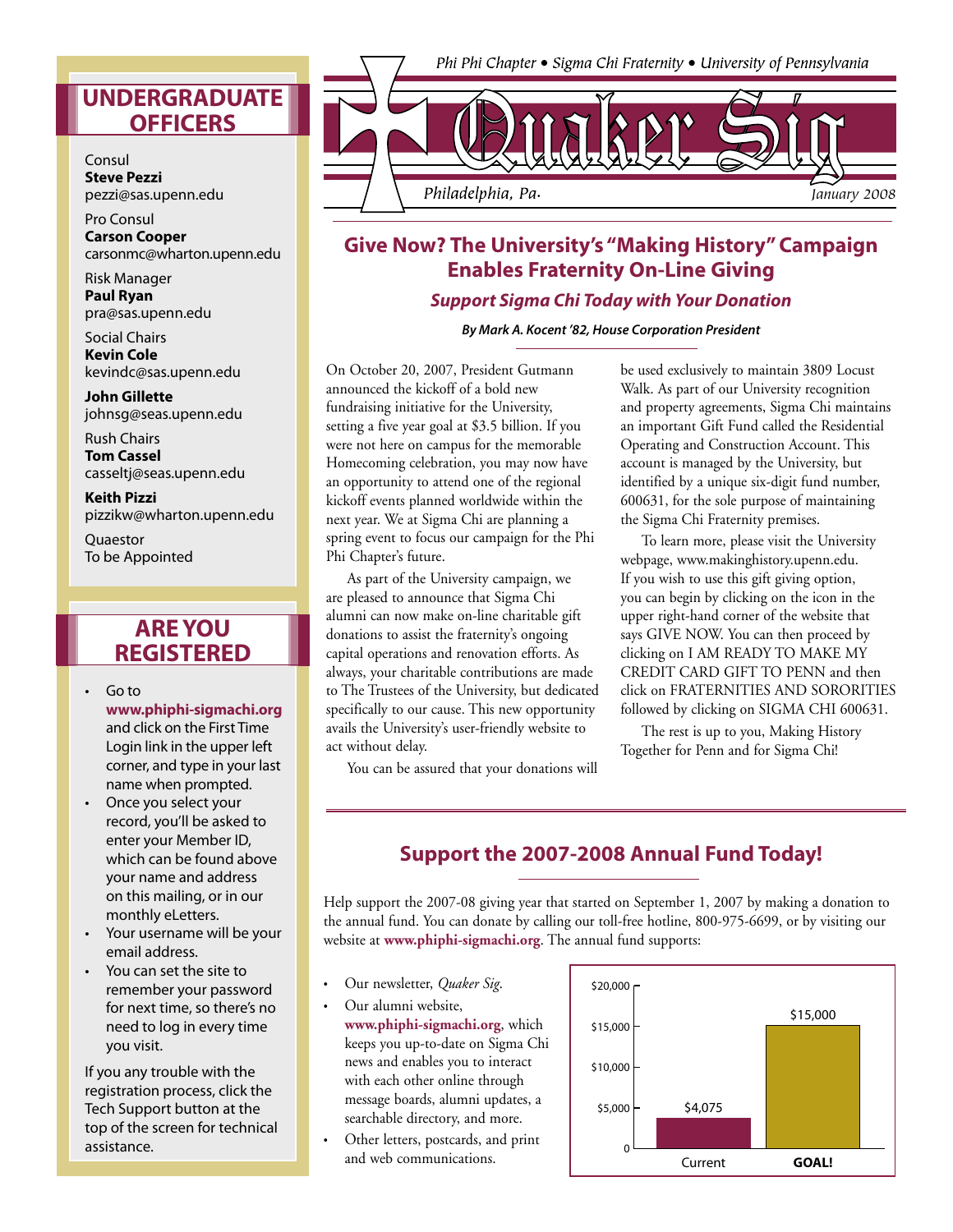## **LEADERSHIP DEVELOPMENT PROGRAM**

### **Phi Phi Undergraduates Attend Leadership Workshop**

**Jon Greenawalt '61 Once Again Conducts a Program that is a Model for the Greek System at Penn**

For the seventh straight year, the officers of Chapter, lead by Consul **Dave Mader**, invited **Jon L. Greenawalt Sr. '61** to conduct the Leadership Development Project for 10 of the key undergraduate leaders of Phi Phi.

 An orientation for the participants was held on September 30th and the retreat workshop on October 26th and 27th.

The purpose of the project is to:



- **By Jon Greenawalt '61**
- 1. Build mutual trust, respect, and collaboration within the leaders.
- 2. Identify the key strengths and weaknesses of the Chapter.
- 3. Strengthen leadership, management, and coaching skills.
- 4. Align on the Mission and future direction of the Chapter.
- 5. Build key goals and plans for achievement, with accountability for results.

**Ted Pitt**, Phi Phi's Grand Praetor, was again on the facilitation team for the workshop.

 Each participant reported high levels of value gained from the experience, with several



of the graduates running for and being elected to Chapter leadership offices.

 The Office of Fraternity and Sorority Affairs continues to be very supportive of the Chapter's effort and sees it as a potential model of support for the whole Greek system.

## **HONOR ROLL**

### **Thank You to Our Donors!**

Thank you to the following Brothers who have already donated to the 2007-08 annual fund as of December 19, 2007.

Gordon G. Long '36 Lester R. Giegerich '40 Edward F. Ryan '43 Cornelius E. Smyth '46 Lee M. Hale Jr. '47 Richard L. Hogoboom '49 H. Samuel Greenawalt Jr. '51 Donald P. Scanlon '52 Fergus M. Sloan Jr. '54 Thomas W. Hoff '57 Murray K. McComas '58 David F. Riker '60 Alvin V. Shoemaker '60 David G. Fleshman '61

Robert A. Gleason Jr. '61 John M. Holliday '61 Ernest D. Preate Jr. '62 Frank B. Schmidt '62 Frederick A. Parsons III '63 James W. Weitzel '64 Willis S. Hesselroth '66 Charles K. O'Neill '69 Richard P. Klich '71 Robert M. Hellauer Jr. '73 Vincent A. Kolber '74 Mitchell Bland '78 Robert S. Haws '79 John M. Roth '80

Ronald M. Caronia '81 Steven M. Adler '82 Gerald D. Knorr '82 Dhananjay M. Pai '83 Brian J. Scanlan '84 Walter S. Hulse III '86 Paul R. Hertel III '88 Joseph S. Sheetz '89 George J. Vassar '90 Scott F. Brion '92 Bryan Angley '97 Kevin O'Malley '97 Thomas J. Valenti '00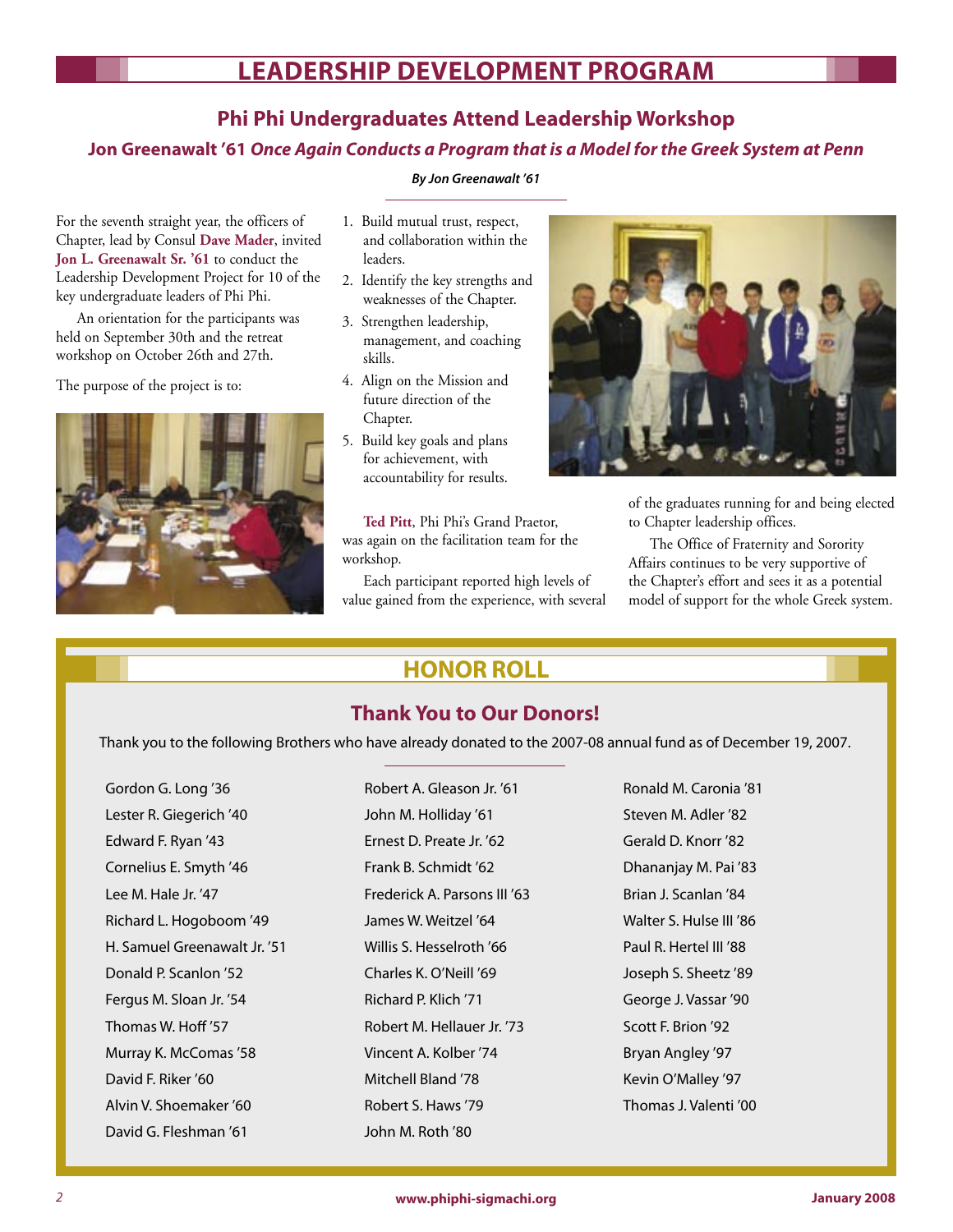## **ALUMNI Q&A**

## **Jon Greenawalt '61 Honed Leadership Skills at Sigma Chi Now Provides Leadership Development as a Career and for Sigma Chis**

#### **Why did you join the fraternity?**

Both my father and my older brother went to



Penn, and both were Sigma Chis. I tagged along with them to football games and the Chapter house, so I was imbued with the Penn culture and had great respect for the fraternity. When it came time to rush, though, I wanted to

be careful. I chose Sigma Chi because of the quality of the people in the Chapter. It just felt natural.

#### **Did you live in the house? Who were your roommates?**

I lived in the house for three years and loved it. I lived with **Ramsey Demir '61** my sophomore year. Unfortunately, he is now deceased, but he was a great guy. My junior and senior years I lived in single rooms.

#### **Did you have a nickname in the Chapter? Where did it come from?**

I had three, actually. "Greenie" was the common one, and some of my friends still call me Greenie. Then there was "Mother," because I was pledge chairman for two years and was very protective of the pledges. Also, if you can believe it, some of the guys called me "God." I don't think it was meant derisively; I think it was because I had a lot of influence in the Chapter.

#### **Tell us your favorite memory of fraternity life.**

There are so many, but I'll tell you about my proudest memory. I was one of the members of the Student Judiciary Committee. In that capacity, I learned that another fraternity was planning a party that would include alcohol, and they hadn't received approval from the university. I approached the fraternity president and urged him to get permission before having the party. I warned him of the likely consequences, but he refused to get approval. I told him that if he didn't go to the school authorities, I would, but he didn't believe me. I turned them in, and their party was halted. On Skimmer Day that year I was burned in effigy. But I was proud I had the courage to stand up for what was right.

#### **Did you hold any offices in the Chapter?**

I was pledge master for two years. I worked very hard to eliminate the hazing that was common in those days. Over the two year period, it was reduced by 80%.

#### **What other activities were you involved in during your college days?**

I was president of student government. I played football in the fall. I was in a couple of honor societies. I was a busy guy, and I loved every minute of it!

#### **What was the greatest benefit of your fraternity experience?**

By far, it was gaining the leadership experience and skills that prepped me for my career. It really shaped me for the rest of my life. I learned how to get along with, understand, and lead a diverse group of people. It also opened a lot of doors for me professionally.

#### **Do you remain active with the Chapter?**

I now serve Sigma Chi as a Grand Praetor, in which I am the national regional officer for eastern Michigan. I have four undergraduate chapters that are accountable to me for their promises, which include areas of fiscal responsibility and acceptable behavior. I try to inspire them to be great, to grow as men and as leaders in their chapter. I have also tailored our leadership development program for the fraternity, and I work with the chapter leaders each year. It's encouraging for me to see that the young men in our chapters are wonderful guys, the cream of the crop. It gives me hope for the young men in our culture and the future of our country.

#### **With whom do you stay in contact from the fraternity?**

**Murray McComas '58,** a past Grand Consul, who continues to be very active, and **Rob Gleason '61**. However, most of my fraternity contacts now are men I've met through my involvement since graduation.

#### **Tell us about your family.**

I have been married for 44 years to Mary Ann, who is also a Penn grad and a Tri Delt. Our daughter is a Tri Delt like her mother, and our son is a Phi Phi Sigma Chi. I have

two grandchildren, and I expect my five-yearold grandson will be a Sigma Chi, too.

#### **Tell us about your career.**

Over the years, I have been driven to realize my Personal Life Vision, which is "that each human being discovers and has access to their unique genius and shares it as a gift to the world." My life is dedicated to sharing this vision and making it come to be for others. As a consultant, I help people discover their talents and choose how to apply them.

 My Vision really began to develop when I was a young boy. My father was a tough, stubborn Pennsylvania Dutchman. He was a good, solid man, but very demanding and unforgiving. As a 12-year-old, I was spiraling downward, so I somehow gathered the courage to tell him how I felt about him, especially the negative stuff. The most important outcome was that I survived the conversation (I wasn't sure that would happen!). Second, that event altered my life in that I realized I had a gift in helping others confront tough issues. Lastly, it changed my relationship with my father from a confrontational one to a loving one.

 I have come to appreciate that I do have the capability for helping people achieve greatness. Everything from confronting and transcending their demons to having them achieve breakthrough results in their lives. I am consumed and totally absorbed by what I do. It's not a job; it's my life.

#### **What other activities are you involved in?**

My company has a  $501(c)3$  foundation called the ART of Leadership Foundation. It brings our leadership technology to innercity kids, grade six through high school. I'm also on the board of the Birmingham-Bloomfield Chamber of Commerce. I am on the board and a past president of the University of Pennsylvania's Detroit Alumni Board. I previously served on the board of two community action groups, the Metropolitan Affairs Coalition, and Life Directions, a group that provides guidance and mentors underprivileged kids.

*(Jon and Mary Ann live in Bloomfield Hills, Michigan. Jon can be reached at jgreenawalt@pmpcoach.com.)*